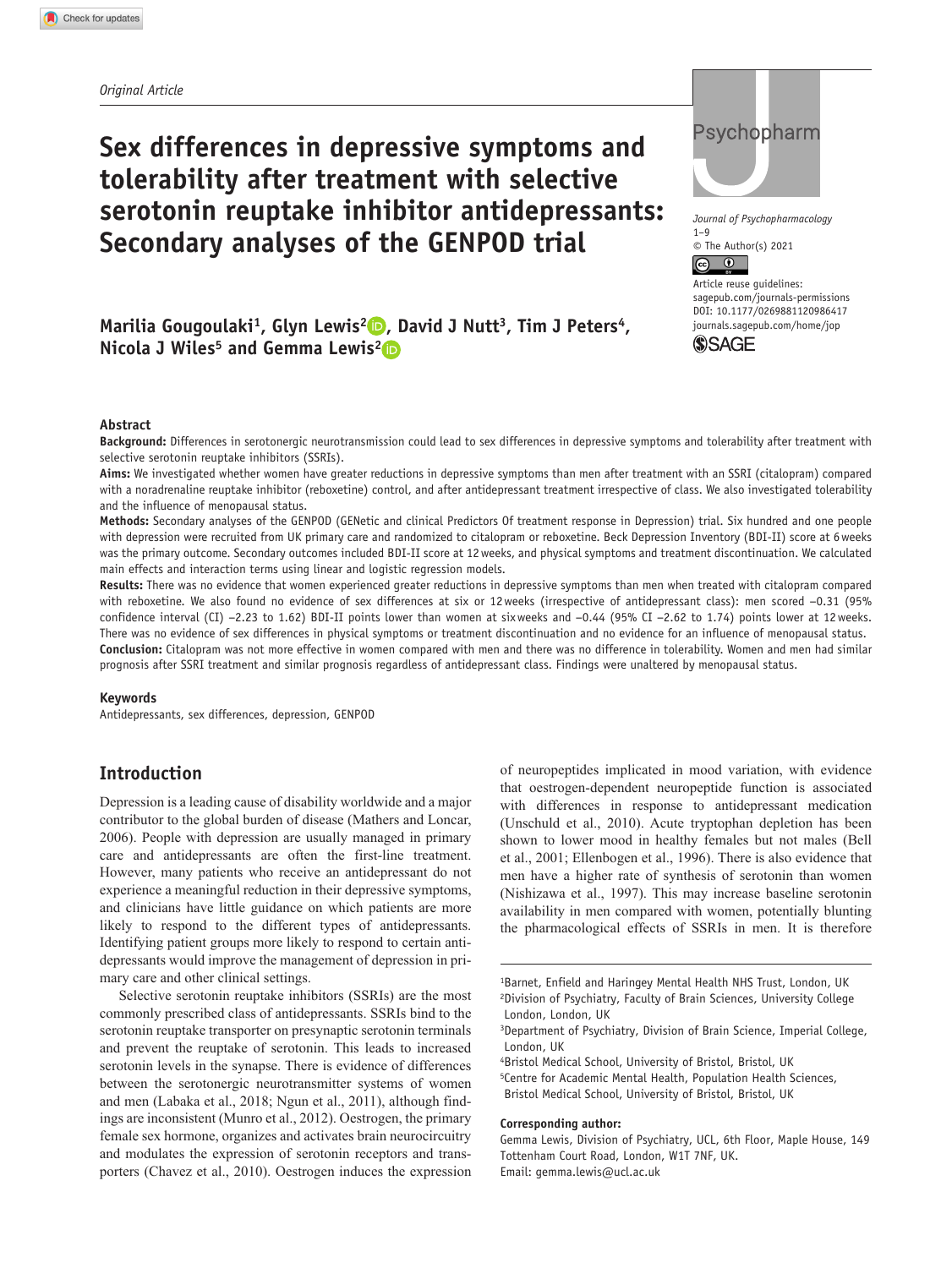possible that women may respond better to SSRI antidepressants than men, and women may respond better to SSRIs than to other antidepressants (whereas for men there may be no difference between SSRIs and other antidepressants) (Bigos et al., 2009).

Evidence on whether there are greater reductions in depressive symptoms among women than men after treatment with SSRIs is inconsistent and existing studies have several limitations. In the large STAR\*D study, remission of depression was higher in women than men receiving citalopram (Young et al., 2009). However, this finding was observed on one depression measure (the Hamilton Rating Scale for Depression (HRSD)) but not another (Quick Inventory of Depression Symptomatology), leading to doubts about reliability as there is evidence of high concordance between the two measures. The discrepancy could also be due to the method of administration of the HRSD in STAR\*D – through telephone interviews and without clinical observation. Another small observational study (*N*=66) of fluvoxamine found that women had fewer depressive symptoms than men at sixweek follow-up (Naito et al., 2007). In the large CRESCEND cohort study of antidepressants in primary care, women had higher 12-week remission rates than men (Kim et al., 2011). This study included SSRIs, along with other classes of antidepressant, but did not adjust for or compare outcomes between women and men on different antidepressants. Other observational studies found no differences in response to SSRIs between women and men (Parker et al., 2003; Pinto-Meza et al., 2006; Thiels et al., 2005).

A limitation of these observational studies is that, with the exception of the CRESCEND study (Kim et al., 2011), all participants were taking the same antidepressant. The CRESCEND study included SSRIs, newer antidepressants (e.g. venlafaxine and mirtazapine) and older antidepressants (e.g. amitriptyline and nortriptyline). However, there was no comparison of outcomes between women and men taking the different classes of antidepressant. It is therefore uncertain whether greater reductions in depressive symptoms among women were due to specific effects of the SSRI, or whether women were generally recovering faster than men after antidepressant treatment.

Several randomized controlled trials have compared SSRIs with tricyclic or serotonin–norepinephrine reuptake inhibitor antidepressants and found greater reductions in depressive symptoms among women treated with SSRIs than men (Berlanga and Flores-Ramos, 2006; Haykal and Akiskal, 1999; Hildebrandt et al., 2003; Joyce et al., 2002, 2003; Khan et al., 2005; Kornstein et al., 2014; Sramek et al., 2016). However, in several other randomized controlled trials (RCTs), there was no evidence that women responded better to SSRIs than men, and no evidence that women responded better to SSRIs than to other antidepressants (Khan et al., 2005; Pinto-Meza et al., 2006). Findings from larger trials tend to support the hypothesis that women and men do not respond differently to SSRIs (Berlanga and Flores-Ramos, 2006; Hildebrandt et al., 2003; Martényi et al., 2001).

Of the existing observational studies and RCTs, many were small and may have lacked statistical power to investigate sex differences (Haykal and Akiskal, 1999; Hildebrandt et al., 2003; Martényi et al., 2001; Naito et al., 2007), which require interactions and large samples in order to produce valid findings. Studies that are under-powered can increase the risk of Type I (false positive) as well as Type II (false negative) errors (Button et al., 2013). Among the studies comparing different antidepressants, an important limitation is that the various drugs studied, while having some pharmacological differences, all inhibit the reuptake of serotonin, making any comparison of differential effectiveness among women and men difficult.

Noradrenaline reuptake inhibitors (NaRIs) inhibit the reuptake of noradrenaline from the synapse back into the presynaptic terminal. NaRIs are a useful comparator with SSRIs in research studies because they affect a different neurotransmitter system (noradrenaline). To test the hypothesis that men and women respond differently to SSRIs because of differences in how serotonin is processed, we need to compare antidepressants which target different neurotransmitter systems. NaRIs are therefore a useful comparator to SSRIs for this hypothesis.

To our knowledge, only one small RCT (*N*=86) has compared response to SSRIs with NaRIs among men and women (Berlanga and Flores-Ramos, 2006). After treatment with citalopram (SSRI), women showed greater reductions in depressive symptoms than men. Women treated with citalopram also had greater reductions in depressive symptoms than women treated with reboxetine (NaRI). In men, no differences were observed.

Menopausal status and the perimenopausal period, in particular, has been linked to prevalence and relapse of depression (Freeman et al., 2004). There is contradictory evidence on the effect of menopausal status on response to antidepressants in women. Some studies have found that SSRIs are more effective in pre- than in postmenopausal women (Pae et al., 2009; Pinto-Meza et al., 2006). These studies were limited by small sample sizes and often did not adjust for other factors which may have affected results (such as previous history of depression). A secondary analysis of the STAR\*D trial found no evidence of an effect of menopausal status on response to citalopram (Kornstein et al., 2013). This analysis was limited by lack of a control or comparator agent, as all included women received treatment with citalopram only.

Few studies have explored sex differences in tolerability of antidepressant treatments. One study pooled data from several double-blind, placebo controlled clinical trials and found equivalent adverse event profiles for men and women taking duloxetine (Stewart et al., 2006). There was some evidence of sex differences in rates of treatment discontinuation, with more men discontinuing (18.6% *vs*. 13.5% of women). An earlier study found decreased rates of treatment discontinuation in women taking sertraline (a SSRI) versus imipramine (a tricyclic antidepressant) (Kornstein et al., 2000). The study recruited only individuals with chronic depression (major depression with an established diagnosis of dysthymia) and it is unclear whether these can be generalized to all patients with depression.

In this study, we report secondary analyses of the GENPOD (GENetic and clinical Predictors Of treatment response in Depression) trial. We tested the hypothesis that women would have greater reductions in depressive symptoms than men after treatment with an SSRI compared with a NaRI control. We also investigated whether women had a better depression severity prognosis after antidepressant treatment, regardless of antidepressant class. We also investigated sex differences in antidepressant tolerability. We then tested whether the effects of sex on depression symptom severity and tolerability after treatment with antidepressants were influenced by menopausal status.

## **Methods**

The full protocol for the GENPOD trial has been published elsewhere (Thomas et al., 2008). In brief, the study was a multi-centre RCT of 601 patients aged 18–74years, recruited from primary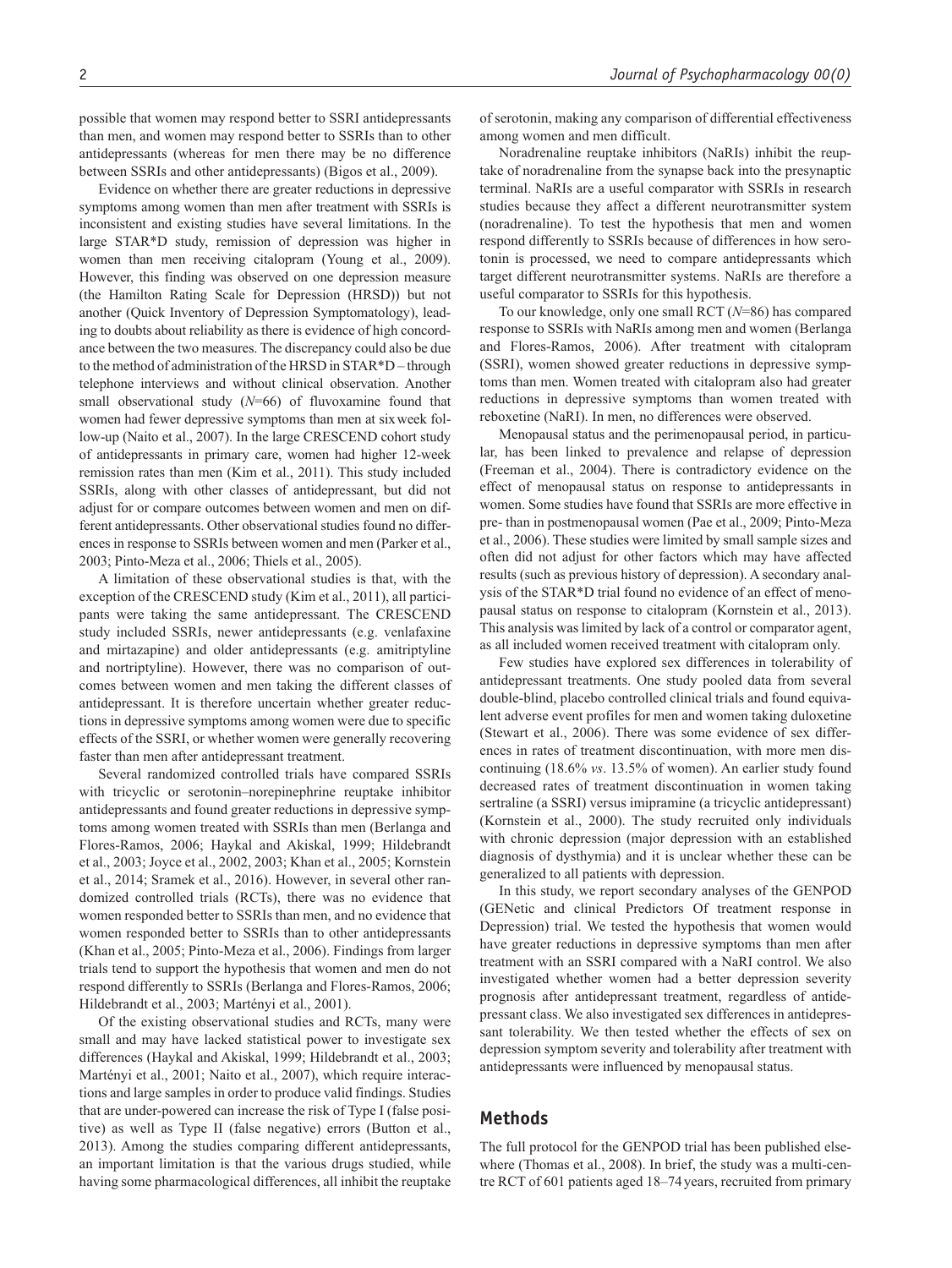care surgeries in Bristol, Birmingham and Newcastle, UK. Patients were referred by General Practitioners (GPs) and were randomly allocated to a NaRI (reboxetine 4mg twice daily) or a SSRI (citalopram 20mg daily). Eligibility criteria were that patients met ICD-10 criteria for a depressive episode (ICD-10 code F32), assessed using the computerized Clinical Interview Schedule–Revised (CIS-R) (Lewis et al., 1992). The CIS-R is a computerized, self-administered, fully structured interview measuring 14 common mental disorder symptom groups. The CIS-R generates diagnoses meeting ICD-10 criteria for depressive or anxiety episodes, a total common mental disorders score, and a depression severity score (available range 0–21) created by the sum of the following five symptoms: depression, depressive ideas, fatigue, concentration, and sleep problems. Patients also had to score 15 or more on the Beck Depression Inventory (BDI-II) (Beck et al., 1997). We excluded patients unable to complete self-administered questionnaires, and those who had taken antidepressants in the last two weeks. Contraindications such as diagnoses of bipolar disorder, major drug or alcohol misuse disorders, and current psychosis were also excluded.

Ethical approval was obtained from the South West Research Ethics Committee (MREC 02/6/076) and research governance approval from Bristol, Manchester and Newcastle Primary Care NHS Trusts (Trial registration: ISRCTN31345163 and EudraCT number: 2004-001434-16).

## *Randomization*

Following the baseline assessment, eligible participants were asked to give written informed consent. Randomization was performed with a computer-generated code, administered centrally and communicated by telephone, concealed in advance from the researcher. Allocation was stratified by severity of overall symptoms (CIS-R total score  $\leq$ 28 or  $\geq$ 28) and centre, using variable block sizes to maximize concealment. The researcher gave the allocated medication to the participant. Neither researchers nor participants were masked to allocated treatment (due to difference in the treatment regimens and because double placebos were infeasible).

#### *Allocated treatments*

Participants randomized to citalopram were prescribed 20mg daily, which has been shown to be sufficient dosage for treatment (Furukawa et al., 2019). Those allocated to reboxetine were advised to start on 2mg twice daily and increase this to 4mg twice daily after 4 days. Acute doses of 4mg of reboxetine have been found to increase cortisol levels, indicative of increased noradrenergic function (Schüle et al., 2004). All participants were advised to contact their GP if they wished to increase the dose of their medication.

#### *Outcome measures*

Outcome data were recorded six and 12weeks after randomization. The primary outcome was total score on the BDI-II, a selfreport 21-item scale that assesses the severity of depressive symptoms in the past twoweeks. Scores range from 0 to 63, with higher scores indicating more severe symptoms. As a secondary outcome we analysed BD-II scores at 12weeks. Self-administered outcomes were used because of the potential for bias from clinician-administered measures in a non-masked trial such as this.

## *Adherence*

Adherence was assessed at two, six and 12weeks using selfreport and a pill count of returned medication. Participants were asked about their use of antidepressant medication in the followup questionnaires (six closed response options: I have not taken any of my tablets; I have taken hardly any of my tablets; I have taken less than half of my tablets; I have taken more than half of my tablets; I have taken nearly all my tablets; I have taken my tablets every day). Adherence responses were stratified in two categories: participants who had 'taken medications daily or nearly daily' or 'taken less than nearly all'. Those who had taken their medication daily or nearly daily were classed as adherent, whereas those who had taken less than nearly all their medication were classed as non-adherent.

# *Physical symptoms and treatment discontinuation*

Treatment discontinuation was measured at six and 12weeks of follow-up by asking patients whether they had decided to stop taking their allocated antidepressant treatment. Physical symptoms that could be antidepressant side effects were recorded at baseline (medication-free) and at six and 12weeks after randomization using a modified version of the Toronto Side Effects Scale (14 symptoms) (Crawford et al., 2014). Individuals reported the number of days that they had experienced each physical symptom in the last week  $(0, 1-3, 4-7 \text{ days})$ . We generated a total score for the number of physical symptoms reported by each participant.

#### *Justification of the sample size*

Details of the sample size calculations and the impact of final recruitment figures on power were given in the protocol paper (Thomas et al., 2008). Sample size was primarily driven by the genetic hypothesis in the primary analysis (that patients with depression and the l/l genotype of 5-HTTLPR would show a better response to the SSRI citalopram than to the NaRI reboxetine) (Lewis et al., 2011), with a revised target of 570 participants for the primary analysis. GENPOD was adequately powered to address the secondary question of differential response to treatment based on severity of depression assessed with a binary variable (that is, the interaction between severity and treatment allocation) (Wiles et al., 2012). Estimating statistical power is complicated when interaction tests are involved, but there is no reason to propose a substantially different target magnitude for the interaction involved in this secondary analysis compared with the original, and we can therefore reasonably contend sufficient power for our secondary analyses of the effects of sex. Moreover, the power for the main effect of sex (our second research question) will be substantially higher than for the interaction, as the confidence intervals will demonstrate.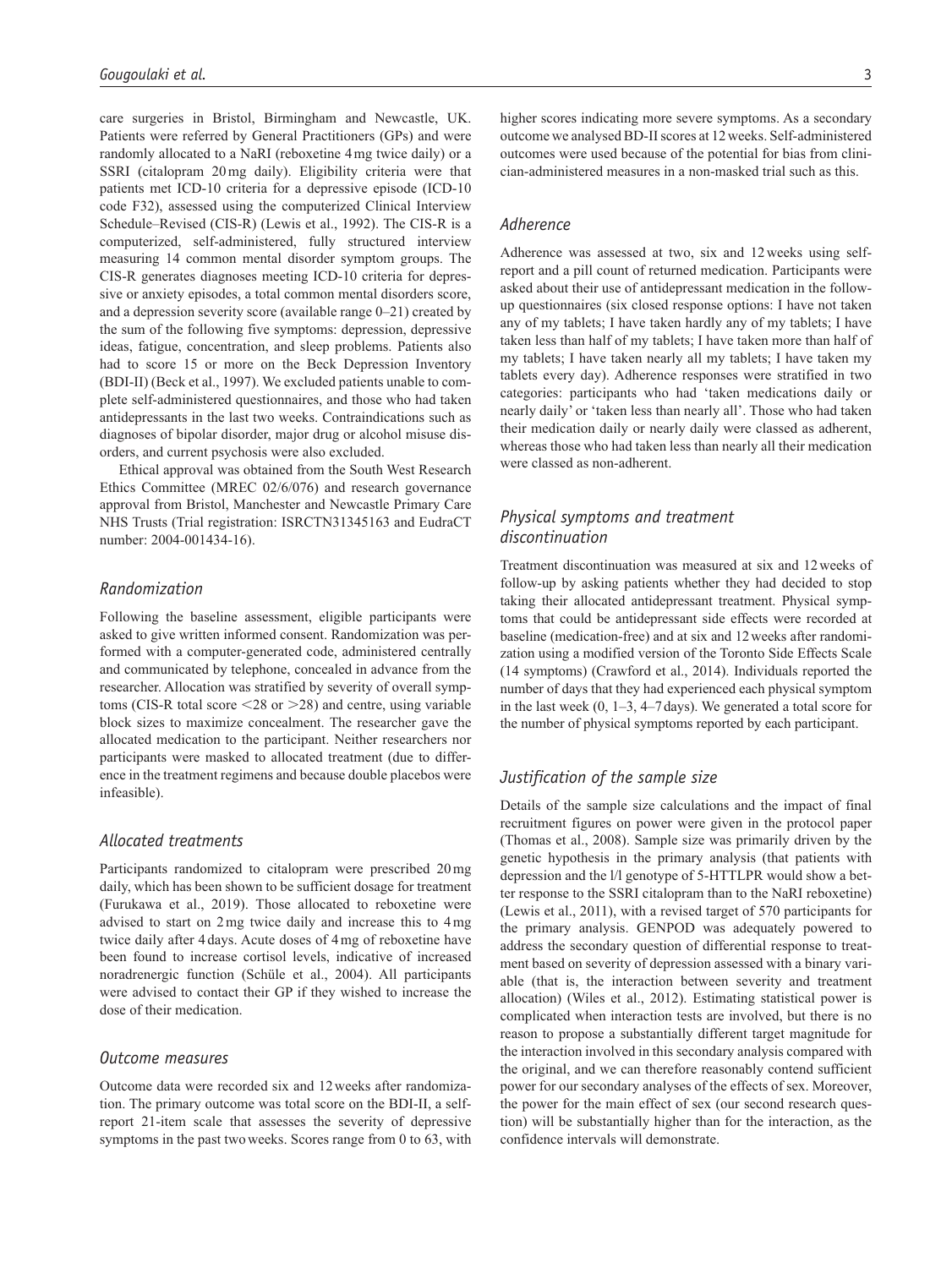# **Statistical analyses**

All analyses were conducted using STATA version 13.

# *Comparing reductions in depressive symptoms at follow-up among men and women taking citalopram or reboxetine*

We used a linear regression with BDI-II scores at sixweeks as a continuous outcome and treatment allocation and sex as the main exposures. The model was adjusted for baseline BDI-II scores, centre and the CIS-R total score (stratification variable). To investigate the hypothesis of a differential response to citalopram versus reboxetine amongst women compared with men, we included an interaction between treatment (citalopram/ reboxetine) and sex in this model and reported the interaction coefficient and the *p*-value accompanying this coefficient. We then repeated this analysis with BDI-II scores at 12weeks as a secondary outcome.

# *Comparing reductions in depressive symptoms at follow-up among men and women, irrespective of antidepressant class*

We generated a linear regression with BDI-II scores at sixweeks as the outcome and sex as the exposure. We then adjusted for treatment allocation, centre and the CIS-R total score (stratification variable; Model 1). We further adjusted for baseline BDI-II scores (Model 2) and then for factors differing between men and women that were related to the outcome: age, employment status, history of depression, and previous treatment for depression (Model 3). We repeated this analysis with BDI-II scores at 12weeks as a secondary outcome.

# *Comparing tolerability among men and women taking citalopram or reboxetine*

We used a linear regression with physical symptoms at sixweeks as a continuous outcome and treatment allocation and sex as the main exposures. The model was adjusted for baseline physical symptom score, centre and the CIS-R total score (stratification variable). To investigate the hypothesis of differential tolerability of citalopram versus reboxetine amongst women compared with men, we included an interaction between treatment (citalopram/ reboxetine) and sex in this model and reported the interaction coefficient and the *p*-value accompanying this coefficient. We repeated this analysis with physical symptom scores at 12weeks as a secondary outcome. Similar models were run using logistic regression for the treatment discontinuation outcome at six and 12weeks.

# *Comparing effect of sex on reductions in depressive symptoms at follow-up among premenopausal and perimenopausal women compared with men*

We stratified participants into two age groups (under the age of 45 and 45years old and older). We used age 45 as an age cut-off below which women were likely to be premenopausal (Santoro et al., 2015). We repeated analyses of reductions in depressive symptoms at follow-up, adjusting for participant age as well the new binary age variable. We then added a three-way interaction between treatment, sex and the binary age variable.

# *Sensitivity analyses*

We repeated analyses on depression severity after treatment with citalopram and reboxetine among men and women using BDI-II scores from waves 6 and 12 as a repeated measures outcome analysed within a linear multilevel regression model. BDI-II scores at six and 12weeks were clustered within individuals, and we included a random intercept at the level of the individual. We repeated analyses of the primary outcome, including only those who had reported taking their medication for at least fourweeks (treatment adherence). We also repeated these analyses using the Hospital Anxiety and Depression Scale (HADS) at six and 12weeks as the outcome.

We repeated analyses on physical symptoms and treatment discontinuation by using scores from waves 6 and 12 as a repeated measures outcome.

We examined the impact of menopausal status on antidepressant tolerability after treatment with citalopram and reboxetine. We used linear regression with physical symptom score at six and 12weeks and included an interaction between treatment (citalopram/reboxetine) and sex. We restricted this analysis to participants under the age of 45 years as a proxy for premenopausal status. We repeated analyses at six and 12weeks, restricting our participants to those at and over the age of 45 years, as a proxy for perimenopausal or postmenopausal status. Similar models were run using logistic regression for the impact of menopausal status on treatment discontinuation outcome at six and 12weeks.

# **Results**

The CONSORT flow chart and baseline comparability of randomized groups are published elsewhere (Lewis et al., 2011). Between October 2005 and February 2006, 601 participants (408 women and 193 men) were randomized either to citalopram (*n*=298) or to reboxetine (*n*=303). The mean age of the participants was 38.8years (SD=12.4) and 68% (*n*=408) were female. Ninety-two per cent had moderate  $(n=305)$  or severe  $(n=245)$  depression according to ICD-10 criteria. The sixweek follow-up assessment was done by 91% of participants and retention did not differ by study arm (citalopram, *n*=274; reboxetine, *n*=272; *p*=0.83). At 12weeks, 81% of those randomized were retained, and retention did not differ by study arm (citalopram, *n*=253; reboxetine, *n*=233; *p*=0.72).

At sixweeks, adherence was higher among those randomized to citalopram (*n*=246, 83%, on medication for citalopram and *n*=193, 64% on medication for reboxetine). Of 98 men randomized to citalopram, 16 had discontinued treatment by sixweeks (16.3%). Of 95 men randomized to reboxetine, 37 had discontinued treatment at sixweeks (38.9%).Of 208 women randomized to reboxetine, 71 had discontinued treatment at sixweeks (34.1%). Of 200 women randomized to citalopram, 25 had discontinued treatment at sixweeks.

GPs increased the dose of citalopram for 55 (20%) participants in total, from 20mg to 30mg (*n*=11), 40mg (*n*=33), and 60mg (*n*=11). A smaller number of those randomized to reboxetine had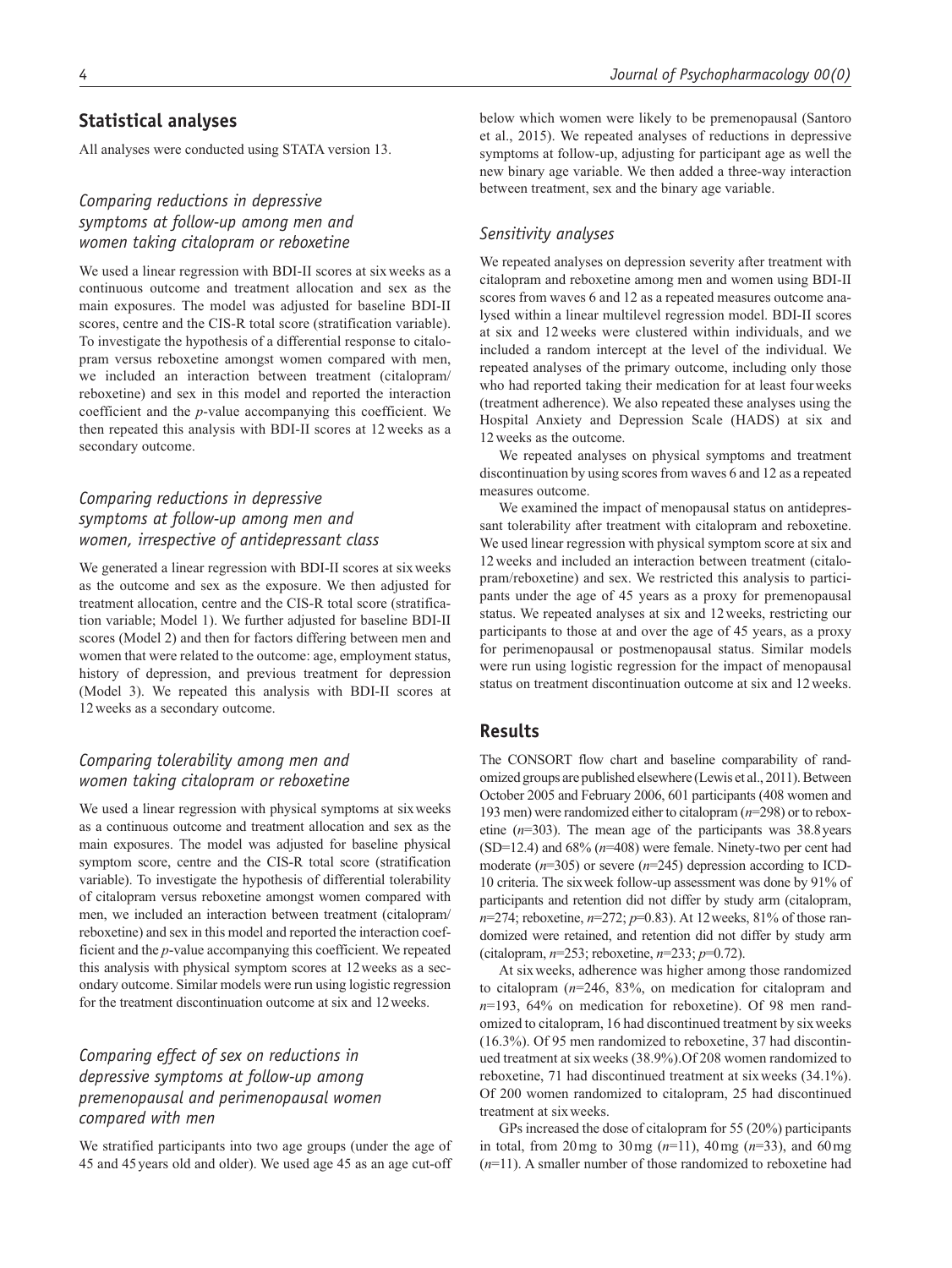Table 1. Baseline characteristics of the sample according to sex.

| Characteristic                               | Women<br>$n = 408$       | Men<br>$n = 193$         | p value <sup>a</sup> |
|----------------------------------------------|--------------------------|--------------------------|----------------------|
| Age                                          | 37.8 (12.3)              | 41.1(12.3)               | 0.0023               |
| BDI-II score; possible<br>range $0-63$       | 34.7(9.6)                | 31.4 (9.4)               | 0.0001               |
| CIS-R total score;<br>possible range 0-64    | 30.6(8.1)                | 31.4(7.7)                | 0.25                 |
| Number of life events                        | 1.6(1.3)                 | $1.8(1.4)^{b}$           | 0.11                 |
| Social support score;<br>possible range 1-24 | 12.0(3.7)                | $12.0(4.0)^{b}$          | 0.98                 |
| Ethnicity                                    |                          |                          | 0.48                 |
| White                                        | 392 (96.1%)              | 183 (95.0%)              |                      |
| Ethnic minority                              | $16(3.9\%)$              | $10(5.2\%)$              |                      |
| Employment status                            |                          |                          | $<$ 0.0001           |
| Working full-time                            | 127 (31.1%)              | 116 (60.1%)              |                      |
| Working part-time                            | 104 (25.5%)              | 10 (5.2%)                |                      |
| Not in employment                            | 177 (43.4%)              | 67 (34.7%)               |                      |
| Marital status                               |                          |                          | 0.74                 |
| Married or living as<br>married              | 218 (53.4%)              | 98 (50.8%)               |                      |
| Single                                       | 119 (29.2%)              | 56 (29.0%)               |                      |
| Separated, divorced or<br>widowed            | 71 (17.4%)               | 39 (20.2%)               |                      |
| History of depression                        | 312 (76.5%)              | 123 (64.1%) <sup>b</sup> | 0.001                |
| Previous antidepressants                     | 245 (60.3%) <sup>c</sup> | $80(41.7\%)$             | < 0.0001             |
| Suicidal ideation                            |                          |                          | 0.29                 |
| None                                         | $16(3.9\%)$              | $12(6.2\%)$              |                      |
| Hopelessness                                 | 89 (21.8%)               | 44 (22.8%)               |                      |
| Life worthlessness                           | 109 (26.7%)              | 38 (19.7%)               |                      |
| Suicidal thoughts                            | 146 (35.8%)              | 71 (36.8%)               |                      |
| Suicidal plans                               | 48 (11.8%)               | 28 (14.5%)               |                      |

Data are *n* (%) or mean (SD).

<sup>a</sup>*p*-values are from *t*-tests for continuous variables and chi-squared test for categorical variables.

bMissing data in one observation (*n*=192).

c Missing data in two observations (*n*=406).

BDI-II: Beck Depression Inventory; CIS-R: Clinical Interview Schedule – Revised

their dose increased, from 4mg twice daily to 10mg (*n*=3), 12mg (*n*=9), 16mg (*n*=1).

# *Baseline comparability of women and men*

Baseline characteristics of women and men are shown in Table 1. The mean baseline BDI-II score was 34.7 (SD 9.6) for women and 31.4 (SD 9.4) for men. Compared with women, men were older and more likely to be employed full-time. Women were more likely to have a history of depression and to have used antidepressants before.

# *Comparing reductions in depressive symptoms at follow-up among women and men taking citalopram or reboxetine*

Differences in BDI-II scores at six and 12weeks between women and men taking citalopram or reboxetine are shown in Table 2. At

**Table 2.** Means and adjusted differences (and 95% CIs) in BDI-II scores at 6 and 12 weeks, according to citalopram and reboxetine groups in women and men.

| Sex              | Citalopram |            | Reboxetine |            | Adjusted difference                              |
|------------------|------------|------------|------------|------------|--------------------------------------------------|
|                  | n          | Mean (SD)  | $\eta$     | Mean (SD)  | (95% CI) between<br>citalopram and<br>reboxetine |
| Six weeks, n=546 |            |            |            |            |                                                  |
| Women            | 185        | 19.5(11.1) | 188        | 20.3(11.4) | 1.52 ( $-0.63$ to 3.66)                          |
| Men              | 89         | 17.6(10.3) | 84         | 17.9(10.4) | $0.37$ (-2.52 to 3.26)                           |
| 12 weeks, n=486  |            |            |            |            |                                                  |
| Women            | 174        | 16.3(12.2) | 166        | 15.7(11.5) | $0.03$ (-2.40 to 2.46)                           |
| Men              | 79         | 13.4(9.5)  | 67         | 13.7(10.6) | $0.36$ (-2.80 to 3.51)                           |
|                  |            |            |            |            |                                                  |

Differences in means are calculated from linear regression models, higher scores indicating a worse outcome on reboxetine compared with citalopram (the reference category).

Differences in means were adjusted for the stratification variable (depression symptom severity  $<$  28 or  $\geq$  28 on the CIS-R), centre and continuous baseline BDI-II scores.

BDI-II: Beck Depression Inventory; CI: confidence interval; CIS-R: Clinical Interview Schedule – Revised

six weeks, there was no evidence that women had greater reductions in depressive symptoms than men after citalopram treatment, and no evidence that women responded better to citalopram than to reboxetine (interaction term between treatment allocation and sex: −1.13, 95% confidence interval (CI): −4.81 to 2.55, p=0.55). Results were similar for the secondary BDI-II outcome at 12weeks (Table 2).

# *Comparing reductions in depressive symptoms at follow-up among men and women, irrespective of antidepressant class*

In the univariable model, there was some evidence that women had more severe depressive symptoms than men at sixweeks (difference in means −2.14, 95% CI −4.09 to −0.19, *p*=0.03; Table 3). However, after we adjusted for baseline BDI scores, there was no longer evidence of a difference in depressive symptoms between women and men (difference in means −0.37, 95% CI −2.25 to 1.52, *p*=0.67; Table 3). This was unchanged after further adjustment for variables that differed between women and men at baseline (age, history of depression, employment status, previous treatment for depression, and employment status; difference in means −0.15, 95% CI −2.09 to 1.79, *p*=0.55; Table 3). Findings were similar at 12weeks (Table 3).

# *Comparing tolerability among men and women taking citalopram or reboxetine*

Differences in physical symptom scores at six and 12weeks between women and men taking citalopram or reboxetine are shown in Table 5. At six weeks, there was no evidence of a difference (interaction term between treatment allocation and sex: −0.50, 95% CI: −3.01 to 2.00, *p*=0.69). Results were similar at 12weeks (interaction term between treatment allocation and sex: −0.69, 95% CI: −3.10 to 1.71, *p*=0.57).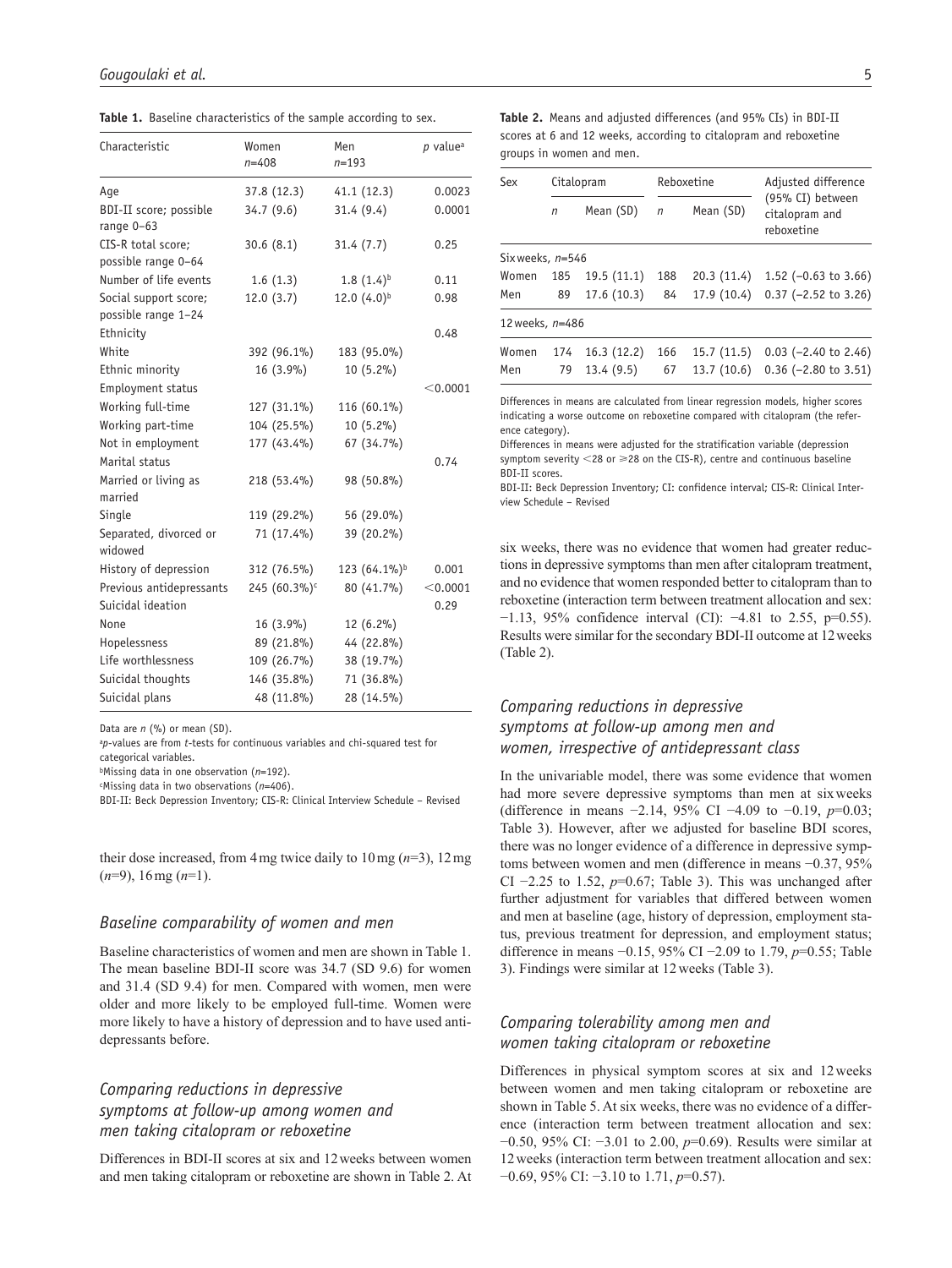| Sex                  | Mean (SD) BDI-II scores    |                                           |  |  |  |
|----------------------|----------------------------|-------------------------------------------|--|--|--|
|                      | Six weeks                  | 12 weeks                                  |  |  |  |
| Women, n=373         | 19.9 (11.2)                | 16.0(11.9)                                |  |  |  |
| Men, n=173           | 17.8 (10.3)                | 13.6 (10.0)                               |  |  |  |
| Model                | women and men              | Adjusted mean difference (95% CI) between |  |  |  |
|                      | Six weeks, n=546           | 12 weeks, n=486                           |  |  |  |
| Model 1ª             |                            |                                           |  |  |  |
| Women                | Ref.                       | Ref.                                      |  |  |  |
| Men                  | –2.16 (–4.10 to –0.20)     | $-2.52$ ( $-4.71$ to $-0.34$ )            |  |  |  |
| Model 2 <sup>b</sup> |                            |                                           |  |  |  |
| Women                | Ref.                       | Ref.                                      |  |  |  |
| Men                  | $-0.40$ ( $-2.29$ to 1.48) | $-0.88$ ( $-3.04$ to 1.28)                |  |  |  |
| Model 3 <sup>c</sup> |                            |                                           |  |  |  |
| Women                | Ref.                       | Ref.                                      |  |  |  |
| Men                  | $-0.60$ ( $-2.53$ to 1.35) | $-0.82$ ( $-2.99$ to 1.37)                |  |  |  |

**Table 3.** Means and adjusted differences in means (95% CIs) in BDI-II scores at six and 12 weeks in women and men, irrespective of (and adjusted for) antidepressant.

aModel 1: adjusted for treatment allocation, stratification variable (depression symptom severity  $<$ 28 or  $\geq$ 28 on the CIS-R) and centre.

**bModel 2: Model 1 adjusted for baseline BDI-II scores.** 

c Model 3: Model 2 adjusted for factors differing between women and men (age, employment status, history of depression and previous antidepressant treatment). BDI-II: Beck Depression Inventory; CI: confidence interval; CIS-R: Clinical Interview Schedule – Revised; Ref.: reference

At six weeks, there was no evidence of a sex difference in treatment discontinuation, and no evidence that women were less likely to discontinue citalopram than reboxetine (odds ratio for interaction term between treatment allocation and sex: 1.35, 95% CI:  $0.60$  to  $3.08$ ,  $p=0.46$ ). Results were similar at 12 weeks (odds ratio 1.18, 95% CI 0.58 to 2.41, *p*=0.65).

# *Comparing effect of sex on reductions in depressive symptoms at follow-up among premenopausal and menopausal women compared with men*

There was no evidence of a differential effect of sex on treatment response to citalopram and reboxetine at 6weeks according to age as a proxy for menopausal status (interaction coefficient 5.04, 95% CI −2/67 to 12.74, *p*=0.20). Results were similar at 12weeks (coefficient 1.39, 95% CI −7.35 to 10.14, *p*=0.75). Differences in BDI-II scores at six and 12weeks between women likely to be premenopausal and postmenopausal and men taking citalopram or reboxetine are shown in Supplementary material Tables 1 and 2 online.

#### *Sensitivity analyses*

In our repeated measures analyses using BDI scores at six and 12weeks, there was no evidence of a difference in response to citalopram versus reboxetine in women compared with men (interaction term between treatment allocation and sex −0.13, 95% CI −3.57 to 3.29, *p*=0.94). There was no evidence, among women or men, that the treatment effect differed across time (the interaction term between treatment and time in women was 1.58, 95% CI −3.58 to 0.42, *p*=0.12 and in men: 0.45, 95% CI −2.30 to 3.19, *p*=0.75).

Restricting the analysis to patients who had taken their medication for a minimum of fourweeks (Table 4), there was no evidence of a difference in response to citalopram versus reboxetine in women compared with men (the interaction term at the sixweek follow-up was: −0.66, 95% CI −4.63 to 3.30, *p*=0.89 and at 12weeks was: −0.20, 95% CI −5.00 to 4.20, *p*=0.94). Results were similar for depression severity prognosis (interaction term: −0.14, 95% CI: −2.28 to 2.01, *p*=0.90).

Using HADS depression scores as an outcome for our analysis, there was no evidence that women responded better to citalopram than reboxetine at six (interaction term between treatment allocation and sex: −0.40, 95% CI: −2.00 to 1.25, *p*=0.63) or 12weeks (interaction term between treatment allocation and sex: 0.75, 95% CI: −1.11 to 2.62, *p*=0.43). Differences in HADS scores at six and 12weeks between women and men taking citalopram or reboxetine are shown in Supplementary Table 3.

In repeated measures analyses of tolerability data from sixand 12-week follow-ups, there was no evidence of a difference in tolerability in response to citalopram versus reboxetine in women compared with men (interaction term between treatment allocation and sex 0.26, 95% CI −0.26 to 0.78, *p*=0.33). There was no evidence, among women or men, that physical symptom scores differed across time (the interaction term between physical symptom scores and time in women was −0.90, 95% CI −2.18 to 0.38, *p*=0.17 and in men: −1.27, 95% CI −2.85 to 0.31, *p*=0.11).

Similar effects were found in repeated measures analyses of treatment discontinuation at six- and 12- week follow-ups (interaction term between treatment allocation and sex, 0.91, 95% CI −0.68 to 1.23, *p*=0.58, and interaction term between treatment discontinuation and time in women −0.06, 95% CI −1.39 to 1.27, *p*=0.93 and in men: −0.35, 95% CI −2.36 to 1.66, *p*=0.73). Odds ratios for treatment discontinuation in men and women taking citalopram and reboxetine can be seen in Supplementary Table 4.

At six weeks, there was no evidence that premenopausal status affected sex differences in physical symptoms after treatment with citalopram and reboxetine (interaction term between treatment allocation and sex: −0.9, 95% CI: −4.07 to 2.27, *p*=0.58). Results were similar at 12weeks (interaction term between treatment allocation and sex: −0.29, 95% CI: −3.42 to 2.85, *p*=0.86). Repeating the same analysis on participants at or over the age of 45 years as a proxy for perimenopausal and postmenopausal status yielded similar results at six and 12weeks of treatment (interaction coefficient 1.02, 95% CI −3.17 to 5.21, *p*=0.63 and −1.08, 95% CI −4.91 to 2.75, *p*=0.58 respectively).

At six weeks, there was no evidence that premenopausal status affected sex differences in treatment discontinuation of citalopram and reboxetine (odds ratio 1.00, 95% CI: 0.37 to 2.73, *p*=1.00). Results were similar for treatment discontinuation at 12weeks (odds ratio 1.07, 95% CI: −0.45 to 2.56, *p*=0.88). Repeating the same analysis on participants at or over the age of 45 years yielded similar results at six and 12weeks of treatment (odds ratio 2.41, 95% CI 0.56 to 10.35, *p*=0.24 and 1.40, 95% CI 0.38 to 5.10, *p*=0.61 respectively).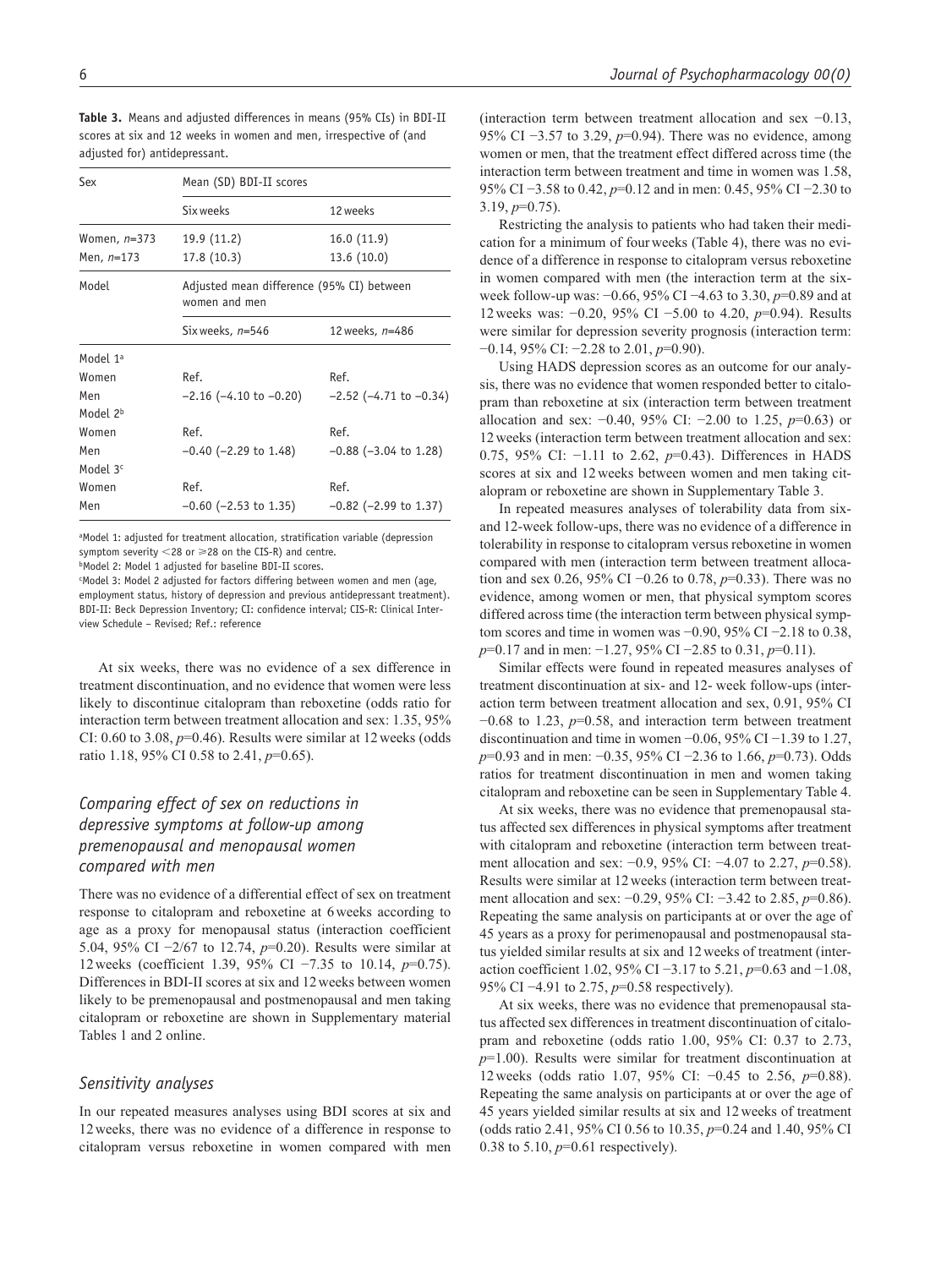**Table 4.** Means and adjusted differences in mean (95% CIs) BDI-II scores at six and 12 weeks, according to citalopram and reboxetine groups in women and men who took their antidepressants for four weeks or more (adherence sensitivity analyses).

| Sex                | Citalopram |            | Reboxetine |            | Adjusted difference                              |
|--------------------|------------|------------|------------|------------|--------------------------------------------------|
|                    | n          | Mean (SD)  | n          | Mean (SD)  | (95% CI) between<br>citalopram and<br>rehoxetine |
| Six weeks, $n=474$ |            |            |            |            |                                                  |
| Women              | 167        | 19.2(11.2) | 156        | 20.1(11.6) | 1.28 $(-1.04 \text{ to } 3.60)$                  |
| Men                | 83         | 17.5(9.8)  | 68         | 17.5(9.8)  | $0.48$ (-2.56 to 3.52)                           |
| 12 weeks, n=384    |            |            |            |            |                                                  |
| Women              | 153        | 15.8(12.1) | 117        | 15.1(11.7) | $-0.44$ ( $-3.1$ to 2.26)                        |
| Men                | 70         | 13.8(9.5)  | 44         | 13.1(9.9)  | $-0.18$ ( $-3.83$ to 3.45)                       |

Differences in means are calculated from linear regression models, with higher scores indicating a worse outcome on reboxetine compared with citalopram (the reference category).

Differences in means are adjusted for the stratification variable (depression symptom severity  $<$  28 or  $\geq$  28 on the CIS-R), centre and continuous baseline BDI-II scores.

BDI-II: Beck Depression Inventory; CI: confidence interval; CIS-R: Clinical Interview Schedule – Revised

**Table 5.** Means and adjusted differences (and 95% CIs) in physical symptom scores at six and 12-weeks, according to citalopram and reboxetine groups in women and men.

| Sex                |     | Citalopram |     | Reboxetine | Adjusted difference                              |
|--------------------|-----|------------|-----|------------|--------------------------------------------------|
|                    | n   | Mean (SD)  | n   | Mean (SD)  | (95% CI) between<br>citalopram and<br>reboxetine |
| Six weeks, $n=546$ |     |            |     |            |                                                  |
| Women              | 185 | 11.0(8.0)  | 188 | 12.4(7.8)  | 1.28 $(-0.07 \text{ to } 2.64)$                  |
| Men                | 89  | 10.7(7.9)  | 84  | 11.9(9.1)  | $0.86$ (-1.42 to 3.13)                           |
| 12 weeks, n=486    |     |            |     |            |                                                  |
| Women              | 174 | 9.9(7.0)   | 166 | 11.3(7.0)  | $0.83$ (-0.48 to 2.15)                           |
| Men                | 79  | 9.9(6.8)   | 67  | 10.3(7.9)  | $0.11$ (-1.98 to 2.2)                            |
|                    |     |            |     |            |                                                  |

Differences in means are calculated from linear regression models, higher scores indicating a higher frequency of adverse events on reboxetine compared with citalopram (the reference category).

Differences in means were adjusted for the stratification variable (depression symptom severity  $<$  28 or  $\geq$  28 on the CIS-R), centre and continuous baseline physical symptom scores.

CI: confidence interval; CIS-R: Clinical Interview Schedule – Revised

# **Discussion**

# *Summary of main findings*

We tested the hypothesis that women would have greater reductions in depressive symptoms than men after treatment with a SSRI compared with a NaRI control. We also investigated whether women had a better depression severity prognosis after antidepressant treatment, regardless of antidepressant class. We found no evidence in support of either of these hypotheses.

This finding suggests that oestrogen driven serotonergic difference between women and men does not lead to an observable

difference in the clinical effectiveness of SSRI treatment. The minimal clinically important difference (MCID; the smallest change in scores required for a patient to detect feeling better) in BDI-II scores is a reduction of 17.5% (Button et al., 2015). In our study, the MCID would therefore be a mean reduction in BDI-II scores at follow-up of six points. This means that even in the extreme of the confidence interval of the interaction term, whereby women on reboxetine fared worse than men on citalopram by 2.6 BDI points, the difference in effect would not be clinically meaningful. Our evidence is therefore that women and men have similar responses to citalopram compared with reboxetine.

We also examined sex differences in depression severity prognosis, irrespective of antidepressant class. We initially found evidence that women had higher depression severity scores than men at the six and 12week follow-up time-points. However, after we adjusted for baseline severity of depressive symptoms, there was no evidence of a worse depression severity prognosis for women compared with men. This suggests that more severe depressive symptoms in women compared with men after antidepressant treatment can be attributed to higher depression severity prior to treatment.

We investigated sex differences in antidepressant tolerability. There was no evidence of any difference in tolerability between men and women. This suggests that women are unlikely to differentially tolerate SSRIs compared with men.

We found no evidence that menopausal status affected our findings. This suggests that hormonal fluctuations present in the perimenopausal and postmenopausal period are unlikely to affect efficacy of SSRI antidepressants in a clinically relevant way.

## *Strengths and limitations*

Our study had a large sample size (*N*=601) and low attrition rates which did not differ according to treatment allocation (there was 91% retention at six weeks and 81% at 12weeks). There was a difference in adherence, with patients taking reboxetine have lower adherence to their medication compared with those taking citalopram. However, when we restricted analyses to participants who had adhered to their medication (reboxetine or citalopram), our results were unaltered. Allocated medications were prescribed at doses that are standard for UK primary care ([http://bnf.](http://bnf.org/bnf/index.htm) [org/bnf/index.htm](http://bnf.org/bnf/index.htm)). GPs retained clinical responsibility for patient care throughout the study and were free to increase the dose of allocated medication where appropriate. The dose of medication was increased for 20% of GENPOD participants. While it is difficult to recruit trial participants who are fully representative of patient populations, the exclusion criteria in GENPOD were kept minimal (inability to complete trial selfadministered questionnaires, bipolar disorder, major substance or alcohol misuse disorders and current psychosis). However, it is important to note that many people who receive antidepressants in the general population do not meet diagnostic criteria for depression (Lewis et al., 2019). Our results may not generalize to people with less severe depression, although, in GENPOD, there was no evidence that severity of depression affected the treatment effect (Wiles et al., 2012). Citalopram has a similar pharmacological profile to other SSRIs and acts via similar mechanisms. We would therefore expect our results to apply to other SSRIs when used in this population.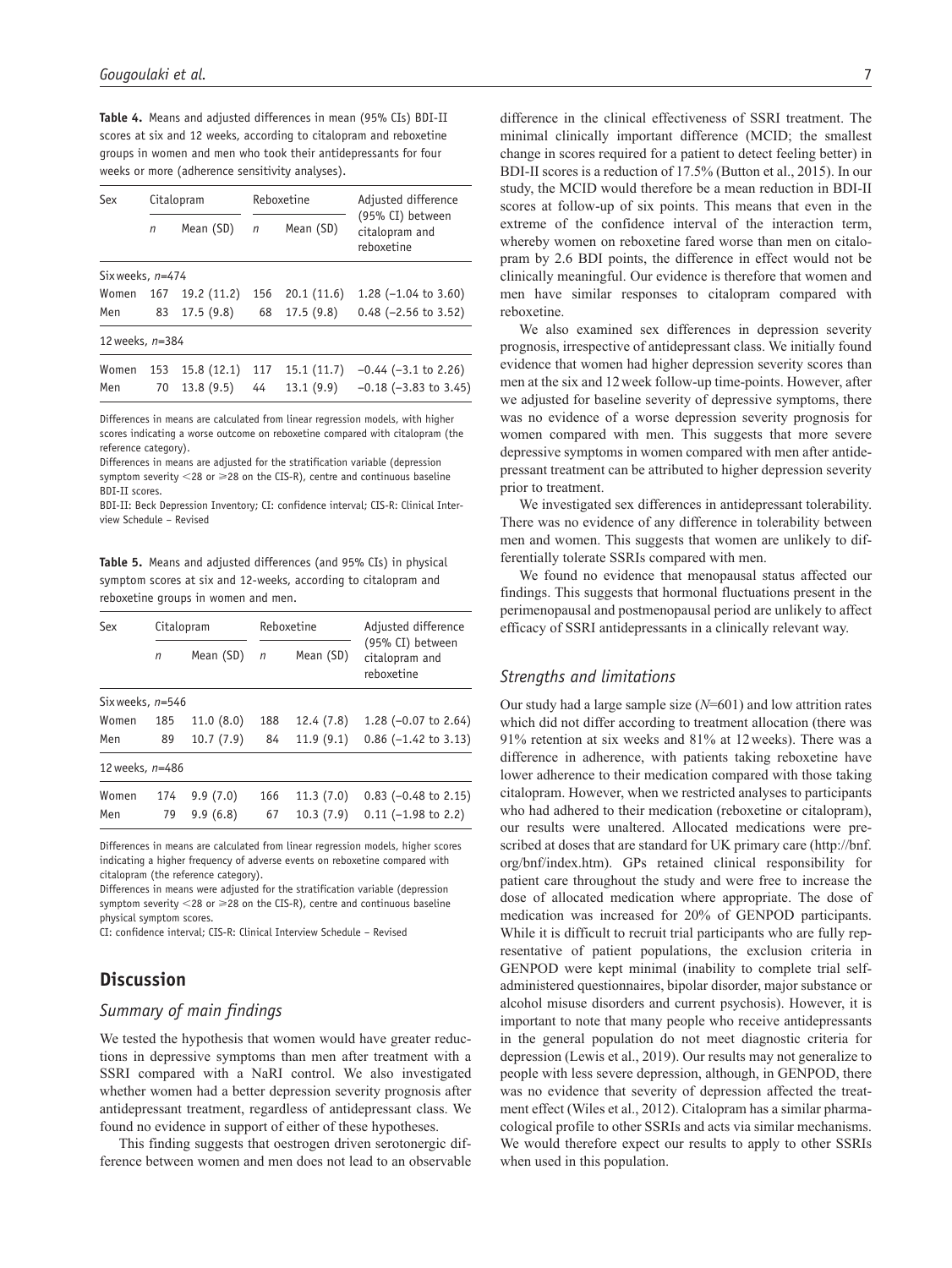Although it is possible that higher doses of antidepressants may have influenced the effects of sex on treatment response, the lower range of the licensed dose of SSRIs has been shown to achieve optimal balance between efficacy, tolerability and acceptability in the acute treatment of major depression (Furukawa et al., 2019). Larger doses of antidepressants incur a higher side-effect burden and it may be that any differential relationship between sex and high-dose antidepressants is not clinically significant.

There was no placebo control in the GENPOD trial and this may have affected our conclusions about effectiveness. However, our analysis does not focus on effectiveness as an outcome but instead investigates comparative sex differences in effectiveness of antidepressant classes, with reboxetine used as a comparator. The fact that GENPOD used a NaRI as a comparator would have improved our ability to detect potential differences in response to SSRIs between women and men, because NaRIs target different neurotransmitter systems from SSRIs.

Both the BDI and CIS-R scores used in GENPOD relied on patient self-reports. Additionally, part of the analysis was conducted on group change (i.e. women taking citalopram *vs*. women taking reboxetine, or premenopausal *vs*. peri- or postmenopausal women), and so was not affected by potential sex differences in self-reported symptoms. Using HADS depression scores to investigate sex differences on reduction in depression symptom severity yielded similar results.

Our analyses on the effect of postmenopausal and premenopausal status were conducted using age cut-offs based on average ages of menopause and perimenopause in the UK. Exact data on individual menopausal status including hormone panels may have improved our ability to test any effects of menopausal status on treatment response and tolerability.

Our sample was mostly White – 96.0% of women and 95.0% of men were White and this is not representative of people with depression in the UK. However, we are not aware of any evidence to suggest an effect of ethnicity on antidepressant outcomes.

#### *Comparison with existing studies*

Our findings are consistent with several other large trials and cohort studies which did not find evidence that women responded more favourably to SSRIs than men. Our study extends these studies by employing a large randomized design and using a NaRI antidepressant as a control.

Our findings are consistent with other studies not finding any evidence of a differential effect of menopausal status on SSRI treatment effectiveness. Our study has not found evidence to suggest sex differences in antidepressant tolerability between men and women. Our study extends previous studies by using a NaRI control, employing a prospective design with minimal exclusion criteria, measuring treatment adherence and tolerability and investigating effects of menopausal status on treatment response and tolerability.

# *Implications of our findings*

The lack of clinical translation of the oestrogen-driven serotonergic effects to antidepressant response and tolerability may be due to the way in which SSRIs bring about antidepressant effects. In brief, increased serotonin availability activates a complex pathway downstream of the serotonin receptor, which results in increased

gene transcription and, eventually, neurogenesis. The pathway has multiple components and an increase in serotonin availability does not guarantee amplification of downstream components which may become saturated. It may be that maximal serotonin transporter blockade brought about by SSRIs at clinical doses is potent enough to produce a pharmacological effect on serotonin availability which surpasses differences in serotonergic circuitry and transporter regulation between women and men.

We did not find evidence of an effect of sex on depression severity outcomes with an SSRI compared with a NaRI antidepressant. Our study also demonstrates that differences in depression severity according to sex after antidepressant therapy can be attributed to higher severity of depressive symptoms in women at baseline. It is therefore unlikely that clinicians will find therapeutic benefit in tailoring their antidepressant prescribing according to sex. We found no evidence of a relationship between menopausal status and effectiveness or tolerability of SSRI or NaRI antidepressants. Tailoring treatment to menopausal status in clinical practice may not be advantageous. We also did not find any evidence of an effect of sex or menopausal status on antidepressant tolerability with SSRI or NaRI antidepressants, suggesting that these two classes are equally tolerated by men and women.

#### **Acknowledgements**

The study was supported by the Mental Health Research Network. We are grateful for the support of the patients who agreed to participate and their general practitioners. We would like to thank the members of the Trial Steering Committee: Ian Anderson (Chair), Tony Johnson, John Geddes and Rodney Elgie and of the Data Monitoring Committee: Linda Gask (Chair), Nick Freemantle and Irwin Nazareth. We thank the people who contributed towards the fieldwork, including the following: Helen Lester, Laura Webber, Morag Turnbull, Louise Paterson, Ben Newton, Alex Smith, Nicola Morris, Leigh Franks, Joy Farrimond, Nathan Filer, Caitlin Jarrett and Angela Hill.

#### **Declaration of conflicting interests**

The authors declared the following potential conflicts of interest with respect to the research, authorship, and/or publication of this article: Glyn Lewis reports personal fees from Fortitude Law outside the submitted work. DN has acted as consultant and speaker for both Lundbeck and Pfizer. The other authors declare that there is no conflict of interest.

#### **Funding**

The authors disclosed receipt of the following financial support for the research, authorship, and/or publication of this article: Medical Research Council (grant reference: G0200243) and UCLH National Institute of Health Research Biomedical Research Centre.

# **ORCID iDs**

Glyn Lewis **D** <https://orcid.org/0000-0001-5205-8245> Gemma Lewis **D** <https://orcid.org/0000-0001-6666-3681>

#### **Supplementary material**

Supplementary material for this article is available online.

#### **References**

Beck AT, Guth D, Steer RA, et al. (1997) Screening for major depression disorders in medical inpatients with the Beck Depression Inventory for Primary Care. *Behav Res Ther* 35: 785–791.